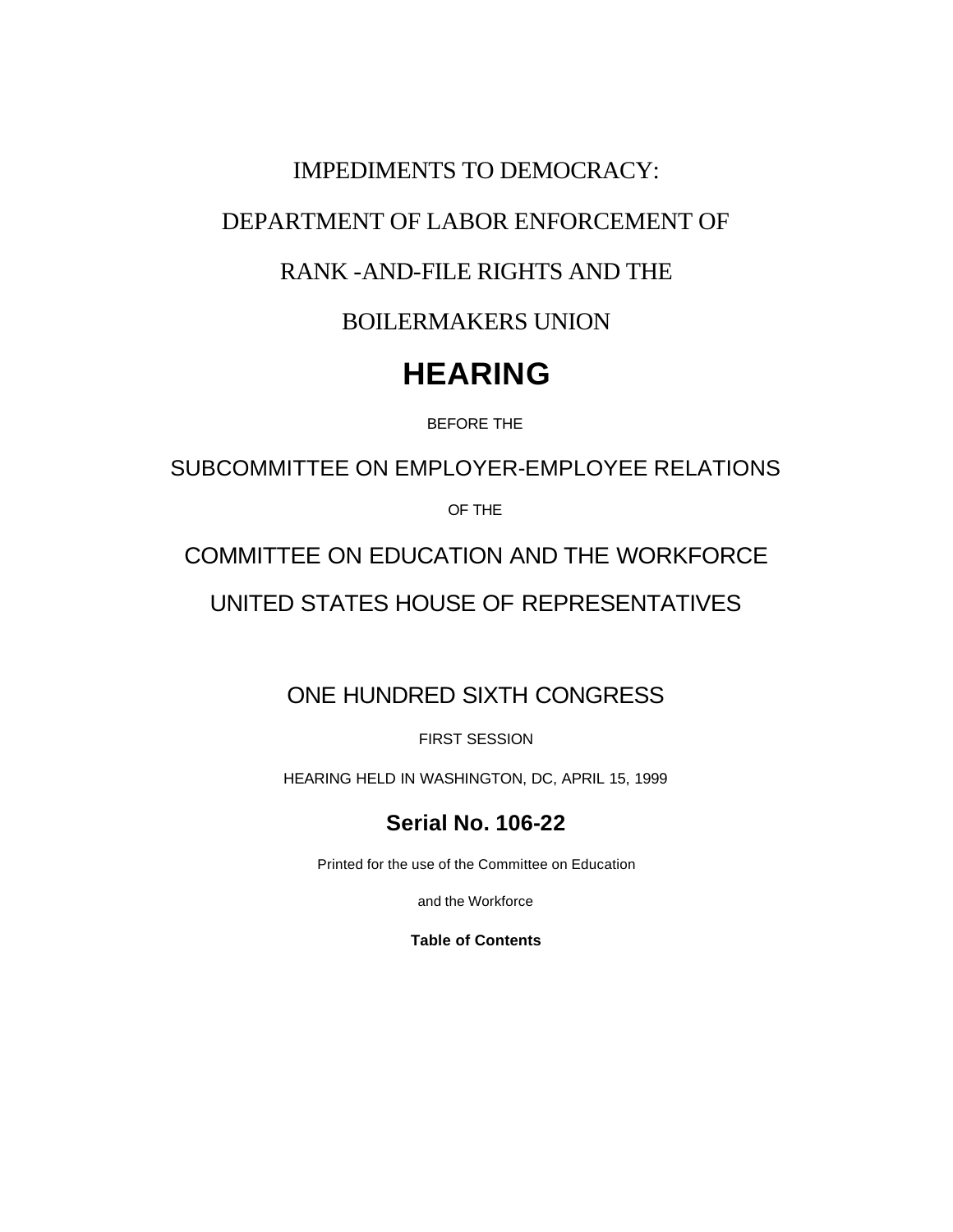### **United States House of Representatives Conducts Hearings on Boilermakers for Trampling Upon the Democratic Rights of Members of the IBB Transient Division**

On April 15, 1999 the House of Representatives conducted a hearing to determine why members of the Boilermakers who belong to the Transient Division were not permitted the fundamental democratic rights to elect Local Lodge leadership and conduct the basic affairs of a Local Lodge. Simultaneously, the United States Justice Department was filing for an enforcement hearing in the Kansas City Federal District Court to compel President Jones of the Boilermakers to require that the Boilermakers Union honor the rights of these members to belong to and participate in a Local Lodge. The Congressional hearing and the Justice Department action are part of a twenty year struggle in which members of the transient division of the Boilermakers demanded to belong to a Local Lodge in which they could elect officers, handle their financial affairs, conduct meetings and handle fundamental lodge business. The Boilermakers have insisted, up until now, on handling these fundamental democratic freedoms through appointed representatives from the national union.

Excerpts from the Congressional hearing are listed below. An actual copy of the transcript can be obtained by contacting the Members First Committee at PO Box 60123, Philadelphia, PA 19102 or by going to the following web link at http://commdocs.house.gov/committees/edu/hedcew6-22.000/hedcew6-22.htm#\_Toc4 from which a copy can be downloaded and printed.

#### **Opening Statement of Chairman John Boehner, Subcommittee on Employer-Employee Relations, Committee on Education and the Workforce**

"Today we will hold a discussion about the manner in which the Department of Labor, which is charged with enforcing Landrum-Griffin, goes about safeguarding the rights of the rank and file. Specifically, we are going to hear from a current and former member of the International Boilermakers Union. They have been involved in a battle for more than two decades to secure the basic right of electing officers of their local union. A right granted to them under federal law.

Our first witness will be Mr. Gary Boring of Indiana, Pennsylvania. Mr. Boring became a Boilermaker in 1969 and was a member for 21 years. He first filed charges to obtain free elections of the NTD officer in 1976. Our next witness will be Mr. Ernest "Skip" Patterson, of Mineral Point, Pennsylvania. Mr. Patterson has worked in construction trades since 1973. He became a union member in 1990 and was elected president of the National Transient Lodge in 1996. He doesn't know how many members he has because he does not have access to membership lists. He does not know how much money comes in. He has no access to financial records. He has no budget, no salary...In sum, rank and file members remain where they started some 20 years ago.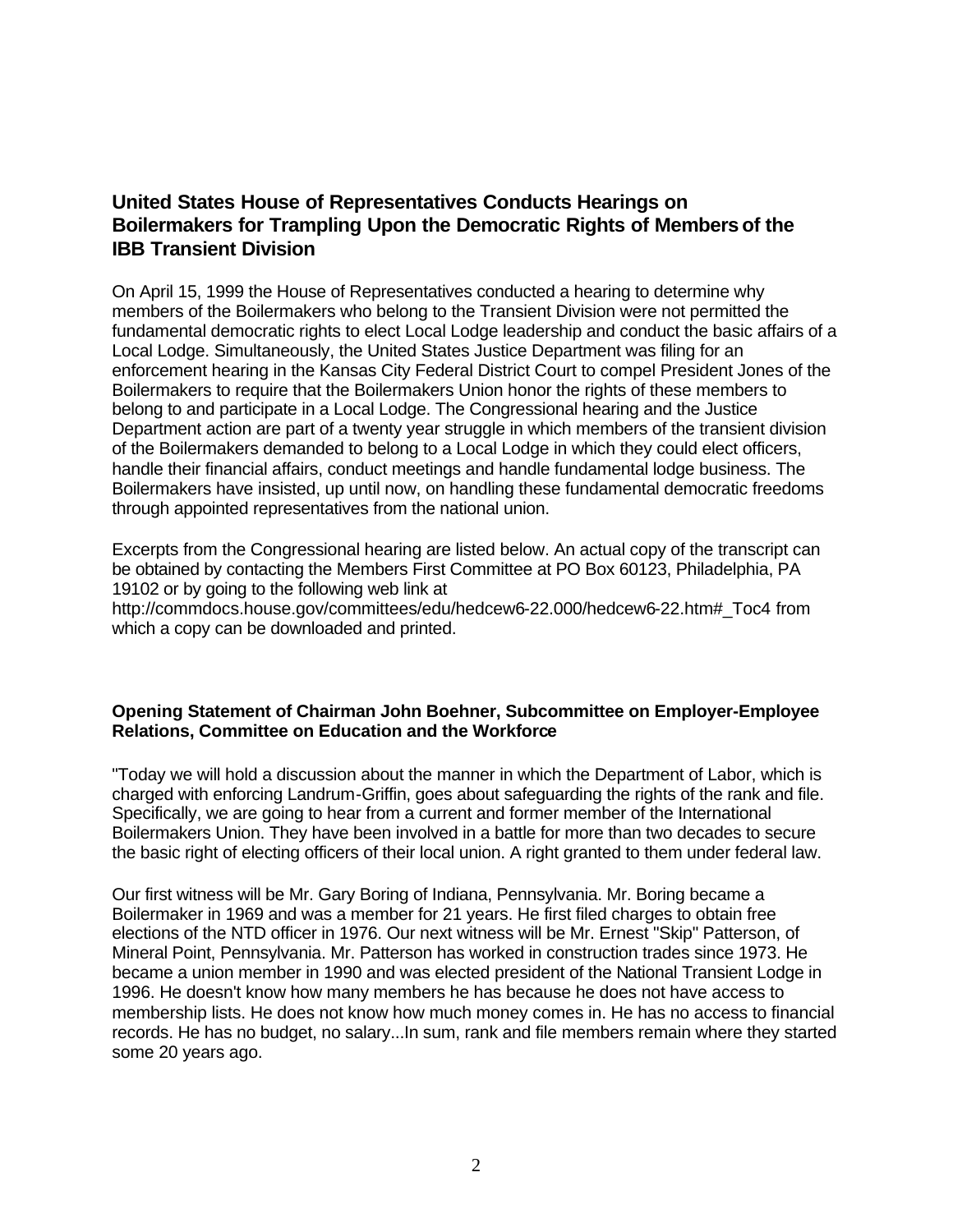#### **Testimony of Gary Boring, National Transient Lodge, International Brotherhood of Boilermakers, Iron Ship Builders, Blacksmiths and Forgers, Indiana, Pa.**

"Allow me to establish my point of view. I first went to the Union and asked questions about the NTD and was told not to worry about it. It was supposed to be none of my business. You have to consider that we were fighting on three fronts. We fought the International for the right to vote, against discrimination and for membership in a local in Pittsburgh, PA.

We were in a horrible position of no homeland, no representation, and no one to turn to with our problems. We only worked when they saw fit for us to work. We weren't supposed to make waves, and, in other words, we fell from grace.

We began internal Hearings, which resulted in predictable ways. We were shut down, no matter which direction we turned. During all this, we were trying to work in a hostile workplace, which became even worse. We were subjected to ridicule, discrimination, threats and intimidation.

### **Testimony of Ernest Skip Patterson, President, National Transient Lodge, International Brotherhood of Boilermakers, Iron Ship Builders, Blacksmiths and Forgers, Mineral Point, PA**

"My name is Skip Patterson and I have worked in the construction trades since 1973. My first years were non-union and very difficult. I had always desired to be a union member because of their benefits, working conditions, safety and craftsmanship. In 1990, I got the chance. That was the first of over 30 organizing campaigns that I was involved in, directly and indirectly. Men joined together to form a union have created more prosperity and self respect for the workforce than anything else can. Every benefit can be lost when corruption sets in. We want it right. I am testifying before you today because I have exhausted every other avenue conceivable to correct the illegal structure of the National Transient Lodge, the theft of our working dues and the misappropriation of our funds. I won the election, now it is time to get this mess straightened out. The International Brotherhood of Boilermakers was created by local lodges to service the Membership. Very shortly after being elected, I went to the 1996 Convention. It was the most blatant show of unrestrained power, intimidation and duress. I would like to see the union member made strong to balance the powers between the administrative comprised of union officers, intermediate bodies and Internationals, and the real union which is the working member. The union man can keep his union from corruption, but only if he is given the tools."

#### **Statement of Congressman Andrews, Ranking Member, Subcommittee on Employer-Employee Relations, Committee on Education and the Workforce**

"There are two questions in front of us. The first is whether the rights of Mr. Patterson and Mr. Boring, and the people they represent, have been violated. That question is going to be answered by the United States District Court in Kansas for the District of Kansas. Someone is going to win and someone is going to lose. The Department of Labor is in agreement with Mr. Patterson and Mr. Boring. If you read their complaint, they have basically taken the allegations that Mr. Patterson and Mr. Boring have made, reiterated those allegations and that is their position in a court of law."